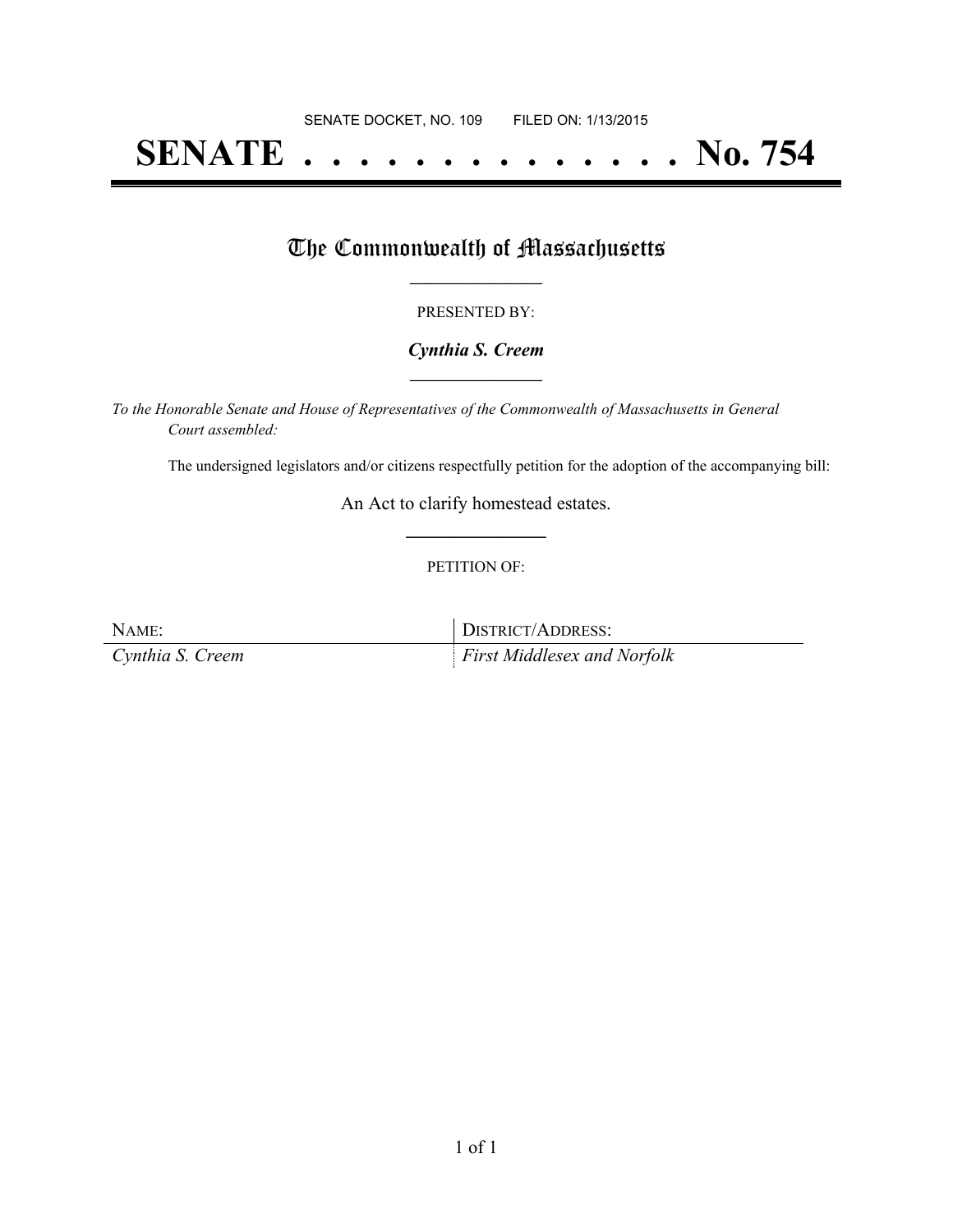## SENATE DOCKET, NO. 109 FILED ON: 1/13/2015 **SENATE . . . . . . . . . . . . . . No. 754**

By Ms. Creem, a petition (accompanied by bill, Senate, No. 754) of Cynthia S. Creem for legislation to clarify homestead estates and real estate titles. The Judiciary.

### [SIMILAR MATTER FILED IN PREVIOUS SESSION SEE SENATE, NO. *706* OF 2013-2014.]

## The Commonwealth of Massachusetts

**In the One Hundred and Eighty-Ninth General Court (2015-2016) \_\_\_\_\_\_\_\_\_\_\_\_\_\_\_**

**\_\_\_\_\_\_\_\_\_\_\_\_\_\_\_**

An Act to clarify homestead estates.

Be it enacted by the Senate and House of Representatives in General Court assembled, and by the authority *of the same, as follows:*

#### 1 SECTION 1. Section 1 of chapter 188 of the General Laws is hereby amended by striking

2 the definition of "Owner" and inserting in place thereof the following:--

3 "Owner", a natural person who is a sole owner, joint tenant, tenant by the entirety, tenant

4 in common, life estate holder, remainderman, or holder of a beneficial interest in a trust,

5 including any of the foregoing who is a lessee-shareholder of a residential cooperative housing

6 unit.

7 SECTION 2. Subsection (b) of section 3 of said chapter 188 is hereby amended by

8 striking clause (6) and inserting in place thereof the following:--

9 (6) upon an execution issued from a court of competent jurisdiction to enforce its 10 judgment based upon fraud, duress, undue influence or lack of capacity.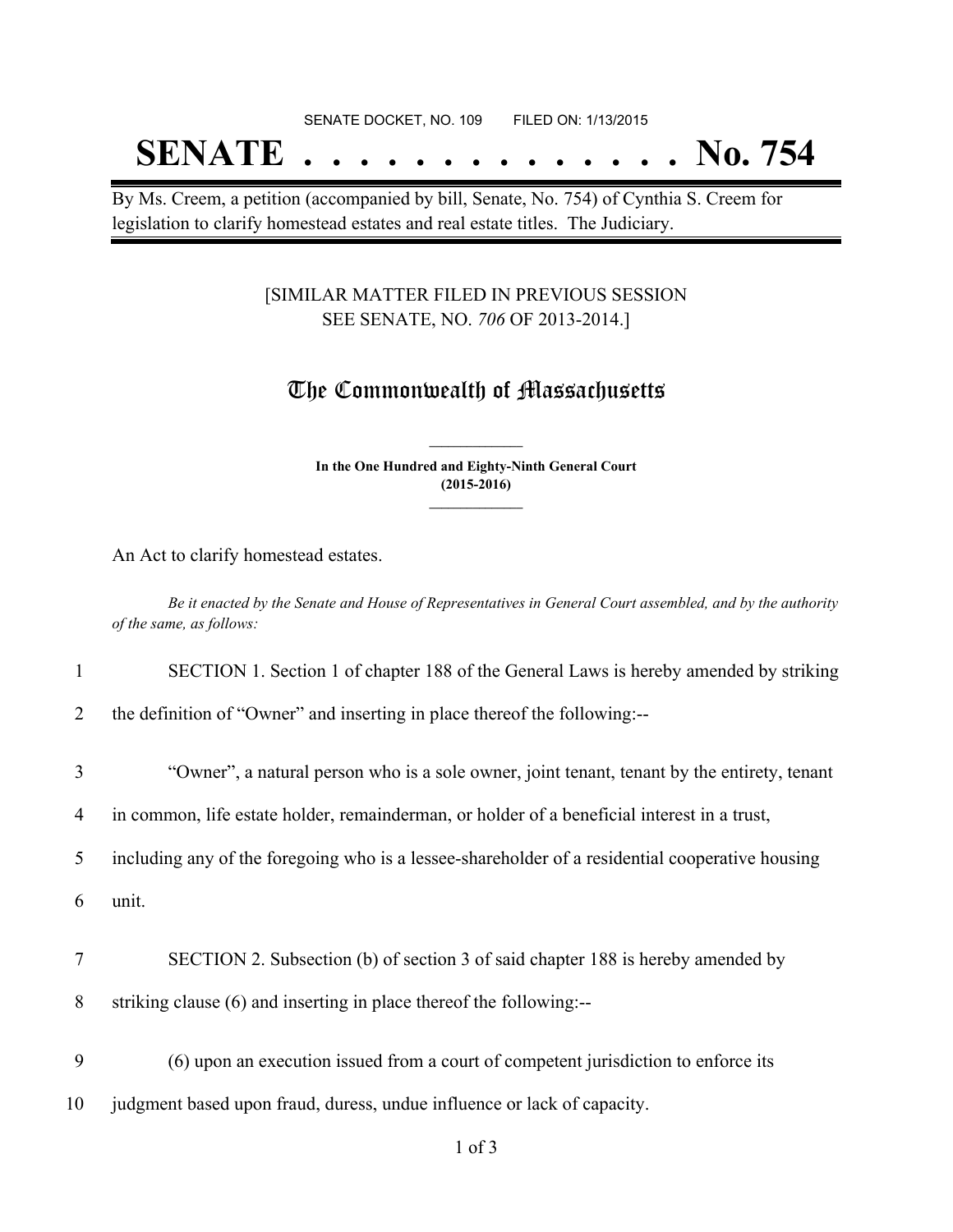| 11 | SECTION 3. Subsection (d) of section 5 of said chapter 188 is hereby amended by                     |
|----|-----------------------------------------------------------------------------------------------------|
| 12 | striking the second paragraph, and inserting in place thereof the following paragraph:              |
| 13 | The estate of homestead of an individual who records a declaration of homestead under               |
| 14 | section 3 and who subsequently marries shall automatically be deemed to benefit that                |
| 15 | individual's spouse. Any subsequent recording of a declaration of homestead, without an             |
| 16 | intervening release, benefitting: (i) the original declarant or a family member identified on a     |
| 17 | prior declaration on the same home; or (ii) the spouse of that person; shall in either case relate  |
| 18 | back to the filing date of the earliest recorded declaration, but the provisions of this chapter    |
| 19 | pursuant to which the later recorded declaration was made shall control the rights of a person      |
| 20 | identified in a later declaration.                                                                  |
| 21 | SECTION 4. Section 11 of said chapter 188 is hereby amended by striking subsection (a)              |
| 22 | and inserting in place thereof the following:                                                       |
| 23 | (a) If a home that is subject to an estate of homestead is sold, whether voluntarily or             |
| 24 | involuntarily, taken or damaged by fire or other casualty, then the proceeds of any such sale,      |
| 25 | taking or damage shall be entitled to the protection of this chapter during the following periods:  |
| 26 | (1) in the event of a sale, whether voluntary or involuntary, or a taking, for a period             |
| 27 | ending on the date on which the person benefited by the homestead either acquires another home      |
| 28 | the person intends to occupy as a principal residence or 1 year after the date on which the sale or |
| 29 | taking occurred, whichever first occurs; and                                                        |
| 30 | (2) in the event of a fire or other casualty, for a period ending on:                               |

of 3